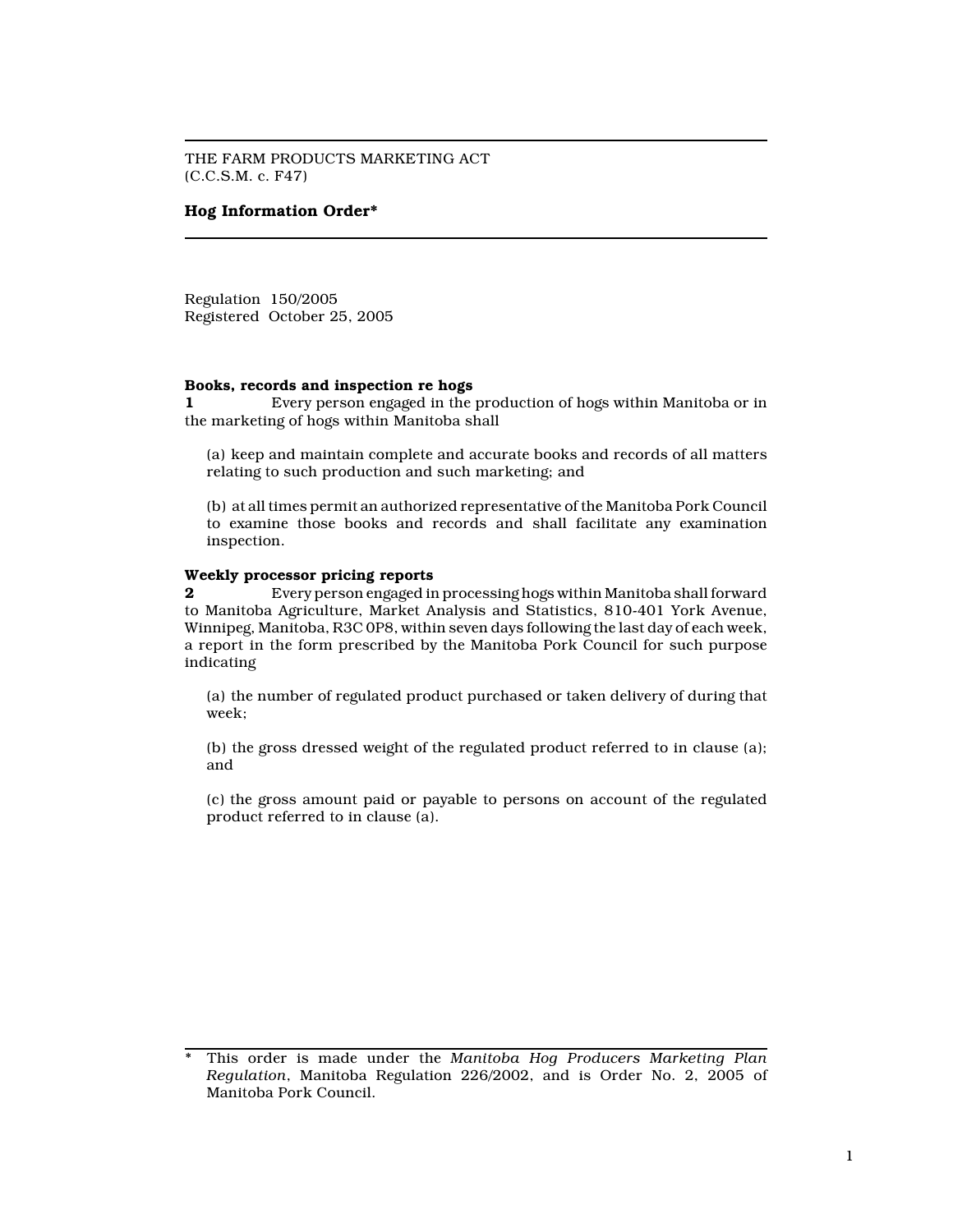## Weekly processor marketing reports

3 Every person engaged in processing hogs within Manitoba shall forward to the head office of the Manitoba Pork Council, within seven days following the last day of each week, a report in the form prescribed by the Manitoba Pork Council for such purpose indicating

(a) the names and addresses of all persons from whom the processor has purchased or taken delivery of regulated product during that week;

(b) the number of regulated product purchased or taken delivery of from the persons referred to in clause (a) during the previous week; and

(c) the date of each transaction.

### Weekly agents and re-sellers marketing reports

4 Every person marketing regulated product within Manitoba as agent of the producer of such regulated product and every person acquiring regulated product in Manitoba for re-sale as a live animal shall forward to the head office of the Manitoba Pork Council, within seven days following the last day of each week, a report in the form prescribed by the Manitoba Pork Council for such purpose indicating

(a) the names and addresses of all persons from whom such person has taken delivery of or acquired regulated product during that week;

(b) the number of regulated product taken delivery of or acquired from the persons referred to in clause (a) during the previous week;

- (c) the date of each transaction; and
- (d) the disposition of such regulated product by such person.

#### Reports on request

5 Every person engaged in marketing hogs within Manitoba or in the marketing of hogs within Manitoba shall upon request of the Manitoba Pork Council promptly report to the Manitoba Pork Council such information respecting such production and such marketing as the Manitoba Pork Council may request; and without restricting the generality of the foregoing, shall fill in and deliver to the head office of the Manitoba Pork Council within seven days of request from the Manitoba Pork Council, a report on such production and on such marketing in the form prescribed by the Manitoba Pork Council for such purpose, containing the information and data indicated thereon properly certified as accurate.